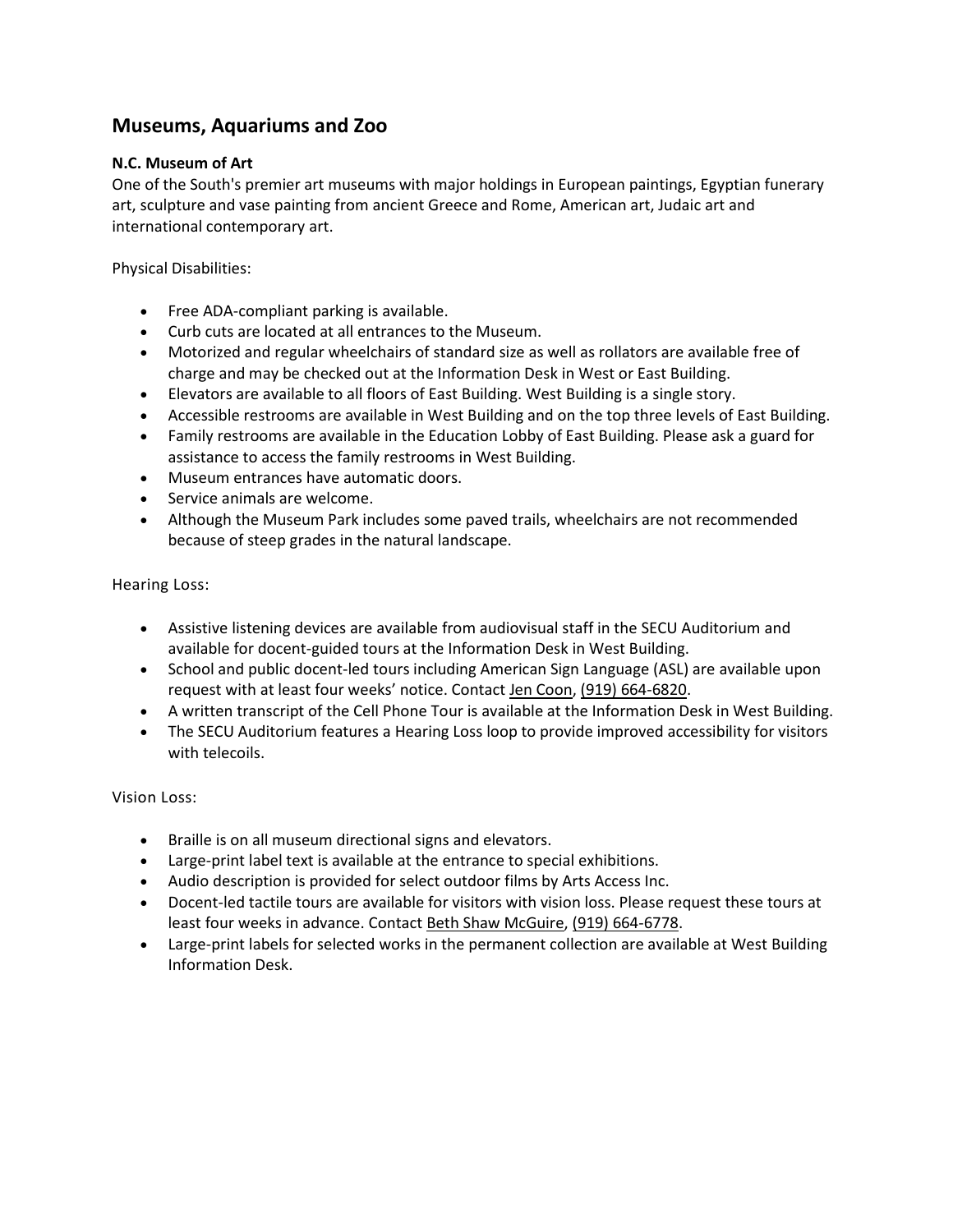# **Southeastern Center for Contemporary Art (SECCA)**

A museum that focused on exhibiting the work of contemporary artists from across the South, nation and world.

Physical Disabilities:

- Two marked accessible parking spaces in front of the original front door and more in the main parking lot.
- Museum is wheelchair-accessible
- Smooth stone and brick paths at least 4 feet wide with slopes and areas of rest. The interior has marble floors with a gently sloped ramp connecting the old house to the modern building. Leather benches provide areas of rest.
- The entrance is level. Doorbell for visitors who cannot open the door.
- One accessible family restroom. Sink faucets have timed release push-button handles.

Hearing Loss:

• An assistive listening system is available.

Vision Loss:

• Restroom signs have Braille.

# **The N.C. Museum of Natural Sciences - Raleigh**

North Carolina's most-visited museum and the largest natural sciences museum in South, exploring our natural world through interactive exhibits, educational films, and hands-on learning areas.

Physical Disabilities:

- Marked accessible parking is available on streets and in designated lots.
- Wheelchairs are available from the front desk.
- Elevators are available in both the main building and the Nature Research Center.
- Accessible restrooms are located on each floor.
- Ramps are available to enter both the main building and the Nature Research Center and both entrances have touch-activated doors.

Hearing Loss:

- The NC NatSci Museum app for Apple devices provides a multimedia guide of all museum exhibits as well as a navigable map that allow visitors with vision loss or blindness, those who are hard of hearing or deaf, those with learning disabilities, as well as the general public, an enhanced museum visit. [Museum](https://itunes.apple.com/us/app/north-carolina-museum-natural/id920517171?mt=8) Guide iOS app on iTunes
- Apple iPod touch devices are available to borrow from the Museum Store to use the NC NatSci app for those that do not have their own device.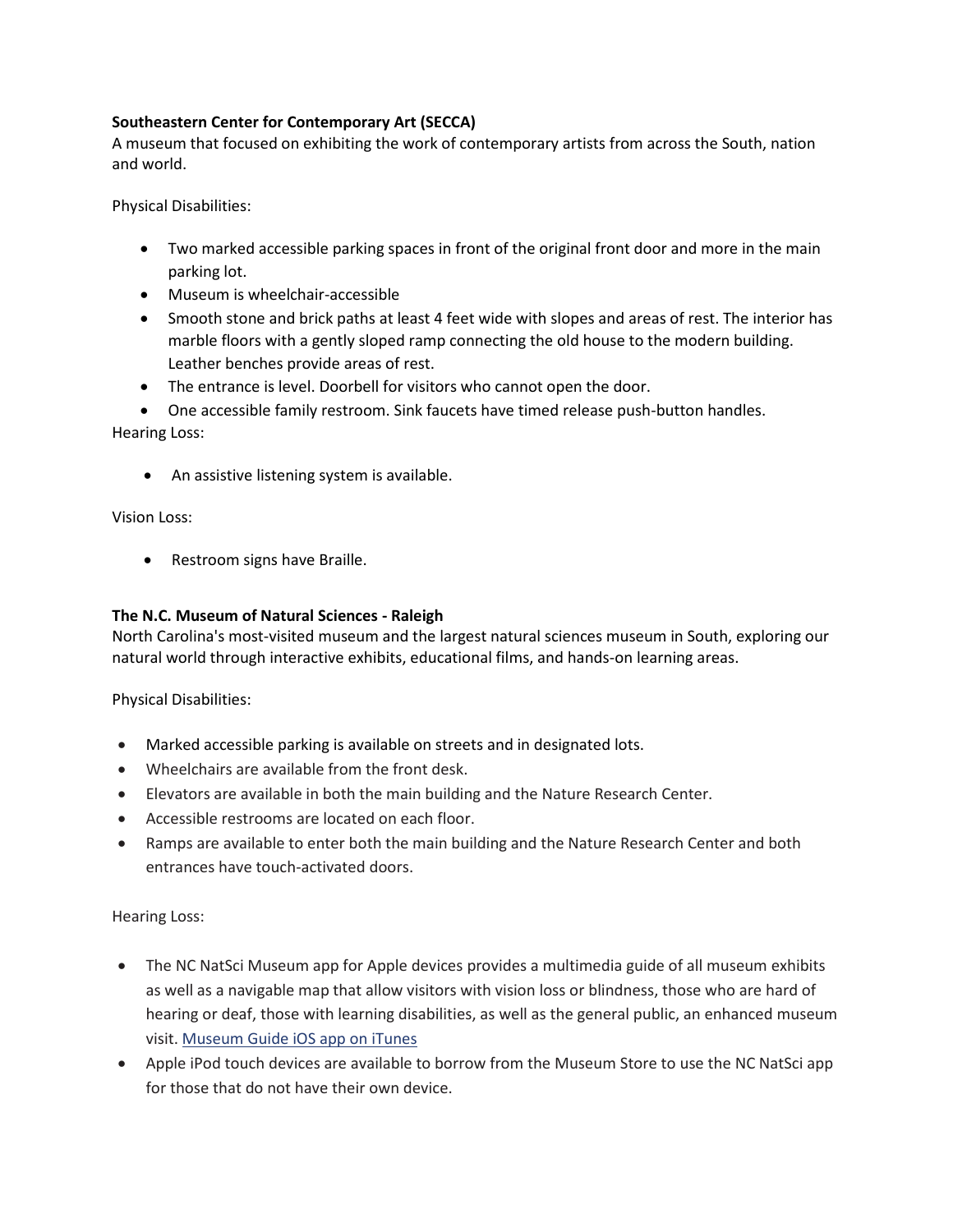• Assistive Listening Devices are available for visitors with hearing loss attending live presentations in the WRAL 3D Theater and events in the Environmental Conference Center.

## Vision Loss:

- The NC NatSci Museum app for Apple devices provides a multimedia guide of all museum exhibits as well as a navigable map that allow visitors with vision loss or blindness, those who are hard of hearing or deaf, those with learning disabilities, as well as the general public, an enhanced museum visit. [Museum](https://itunes.apple.com/us/app/north-carolina-museum-natural/id920517171?mt=8) Guide iOS app on iTunes
- Guided and tactile tours are available for small groups of visitors with disabilities in downtown Raleigh facilities. Pre-registration required.
- A Tactile Kit for visitors with vision loss can be reserved by visitors prior to their visit by contacting the Accessibility & Inclusion Coordinator.
- Bluetooth iBeacon technology is available for independent wayfinding and navigation of the Nature Research Center for visitors with vision loss or blindness. Download [Blindsquare's](https://itunes.apple.com/us/app/blindsquare/id500557255?mt=8) full version, or a free [Museum-only](https://itunes.apple.com/us/app/blindsq-event/id635707709?mt=8) version (Blindsquare Event).

# **The N.C. Museum of Natural Sciences - Whiteville**

The southeast regional branch of North Carolina's most-visited museum featuring an investigative lab, PlaySpace and discovery forest.

Physical Disabilities:

- Two accessible parking spaces.
- The museum entrance has a ramp for wheelchair access.
- Accessible restrooms are available.
- Wheelchairs are available.

Hearing Loss:

• Some touch-screen displays have captions.

Vision Loss:

• Specimens in the Naturalist Center and discovery boxes in the Discovery Forest provide a tactile experience.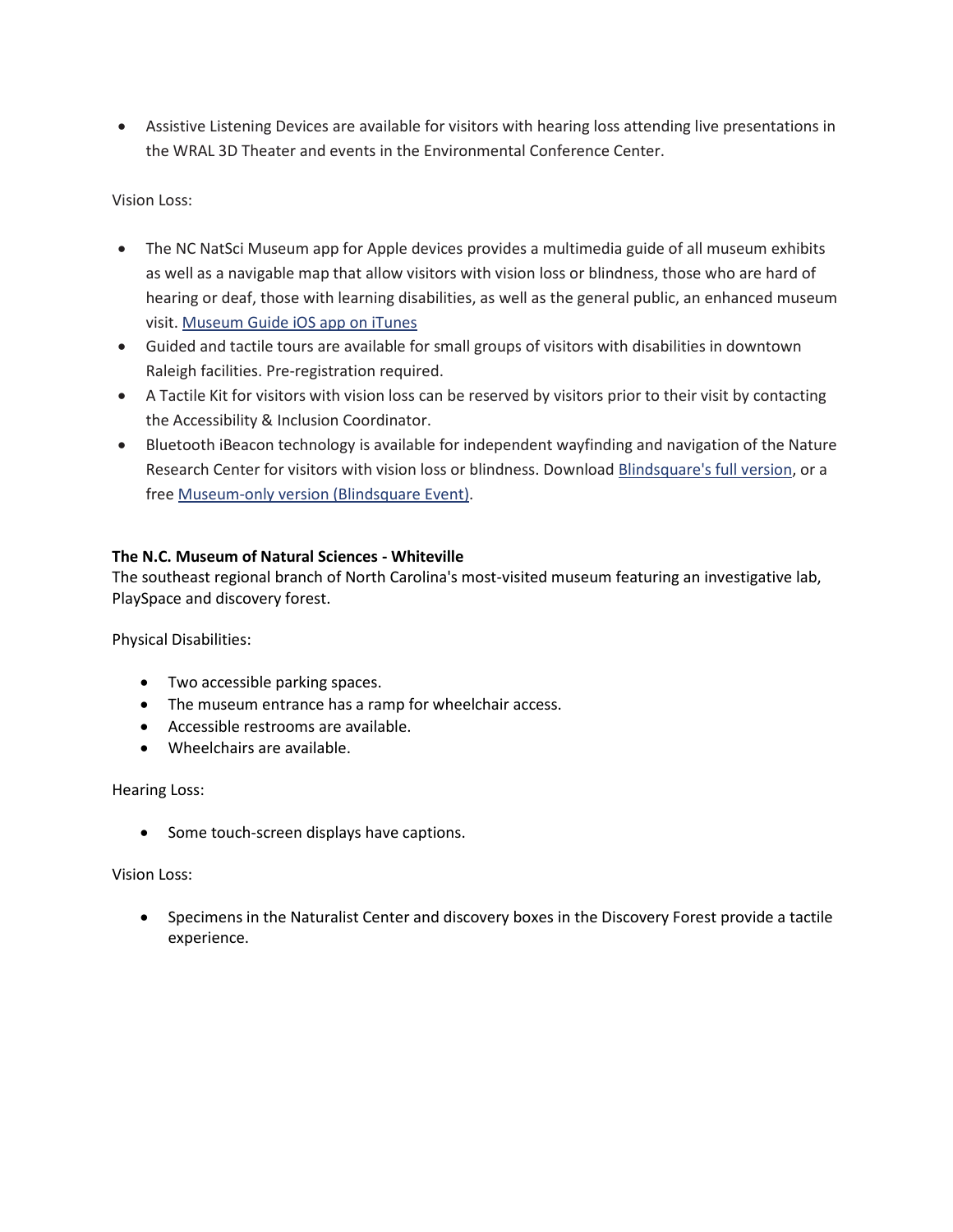## **N.C. Museum of History**

North Carolina's flagship history museum with exhibits covering 14,000 years of history under one roof with a focus on the state's military history, decorative arts and culture.

Physical Disabilities:

- Accessible parking is available in the surface parking lot located in the block east of the museum (enter at booths off Jones Street or Edenton Street. Metered street parking available. Parking is free on weekends.
- Ramp access is available on the Edenton St. side of the museum, providing access to the museum's main entrance. A second accessible entrance from Jones St. provides access to classroom/restaurant level and elevators to the museum lobby.
- Elevators are available on all levels.
- Ramp access entrances have touch-activated doors.
- Courtesy wheelchairs are available at the information desk.
- Accessible restrooms are located on the lobby floor and restaurant/classroom level.
- Wheelchair-accessible spaces are located at the rear of the Daniels Auditorium.
- Service animals are welcome.

Hearing Loss:

- The museum provides assisted listening devices for programs in Daniels Auditorium. Ask the AV technician in the booth.
- Most videos in exhibits have a button to press to display captions. Sign language interpreters are available with two weeks' notice.

Vision Loss:

- Large-print brochures are available.
- The signs next to the statues outside the museum and the restroom signs have Braille.

## **Graveyard of the Atlantic Museum**

A regional history museum that tells the story of thousands of shipwrecks that dot the North Carolina coast.

Physical Disabilities:

- Five accessible parking spaces.
- The museum entrance has a ramp for wheelchair access.
- Accessible restrooms are available.
- Wheelchairs are available for visitors.

Hearing Loss:

• The museum has text boards and written text for some videos.

Vision Loss:

• Interior doors have Braille signage.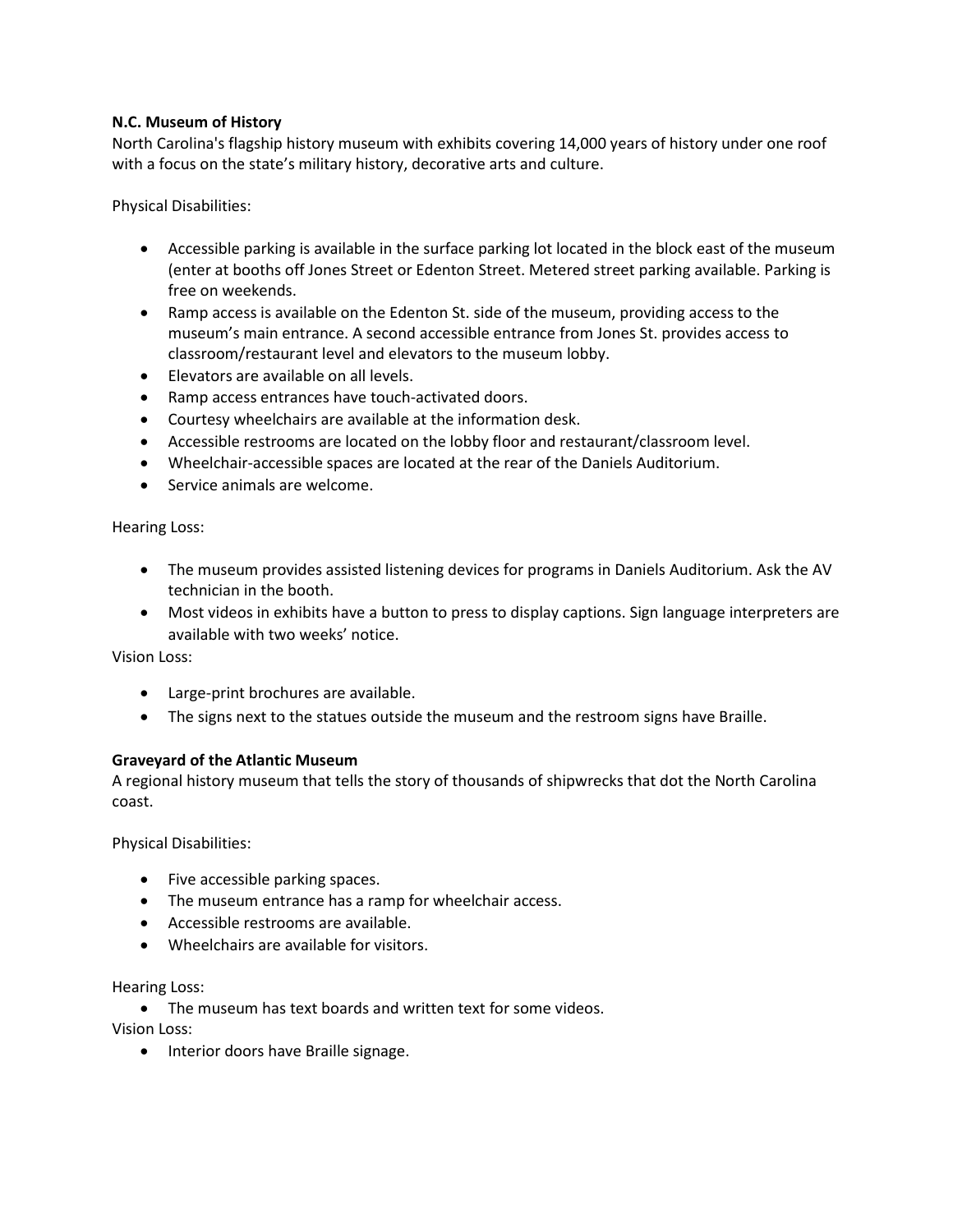#### **North Carolina Maritime Museum at Beaufort**

The official repository of artifacts recovered from Blackbeard's flagship, Queen Anne's Revenge and home to exhibits highlighting North Carolina's coastal culture.

Physical Disabilities:

- One accessible parking space.
- The museum entrance has a ramp for wheelchair access.
- Accessible restrooms are available.
- Wheelchairs are available for visitors.

#### Hearing Loss:

- All exhibits have text panels or labels that provide information.
- The museum will provide a sign language interpreter with advance notice.

#### Vision Loss:

- 3-D Touch Me exhibits.
- Braille exhibit guides are available.
- Large-print text on exhibit signs.

## **North Carolina Maritime Museum at Southport**

A regional history museum that tells the story of the Cape Fear region's people and their relationship to the water, including a special focus on pirates of the Lower Cape Fear and blockade runners.

Physical Disabilities:

- Marked accessible parking spaces.
- The museum is fully wheelchair accessible.
- One accessible restroom.

## **Museum of the Cape Fear**

A museum that interprets the history of southeastern North Carolina; the 1897 Poe House, which illuminates turn-of-the-century upper middle class life; and Arsenal Park, where the Civil War-era Fayetteville Arsenal once stood.

Physical Disabilities:

- One marked accessible parking space.
- Brick and concrete sidewalks at least 4 feet wide with areas of rest. The terrain at Asenal Park contains small slopes.
- Both the museum and Poe House entrances are wheelchair-accessible.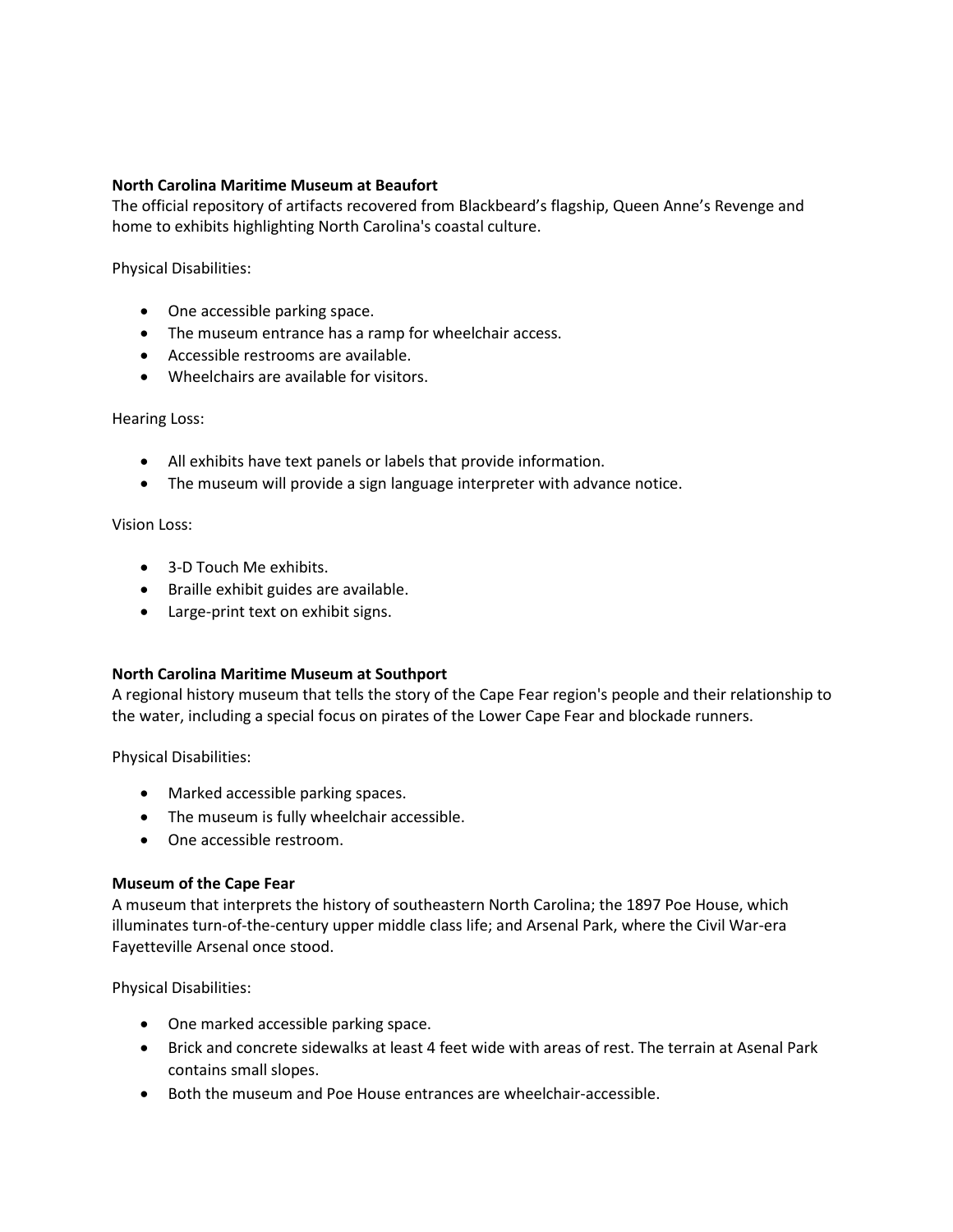- One accessible restroom for each gender.
- The museum has an elevator.
- Touch boxes and interactive exhibits are wheelchair-accessible.

• Visitors unable to access the second floor of the Poe House are given a pictorial book with a brief description of what visitors see and hear on the tour.

Hearing Loss:

• Videos shown in the museum have captions.

Vision Loss:

- Music audio is provided in some galleries.
- Touch items can be found throughout the museum.

#### **Museum of the Albemarle**

A regional museum capturing the history of northeastern North Carolina and showcasing American Indians, watermen, farmers, craftsmen and other communities.

Physical Disabilities:

- Marked accessible parking spaces available
- Concrete paths at least 4 feet wide with curb cuts.
- Carpeted floors inside the museum.
- Museum entrance has a ramp.
- Six accessible restrooms.
- The museum has an elevator.
- The museum is wheelchair-accessible.

Additional:

• Nursing room is available upon request.

#### **Mountain Gateway Museum**

A regional museum that encourages the preservation and understanding of the culture of the state's mountain region.

Physical Disabilities:

- One marked accessible parking space.
- Three concrete paths at least 4 feet wide with slopes and areas of rest. The grounds between the buildings have grass with a park-like atmosphere.
- The entrance has a ramp.
- One accessible restroom for each gender.
- Not all areas of the museum are accessible to visitors with mobility disabilities, but most visitors do not have great difficulty moving about in a wheelchair.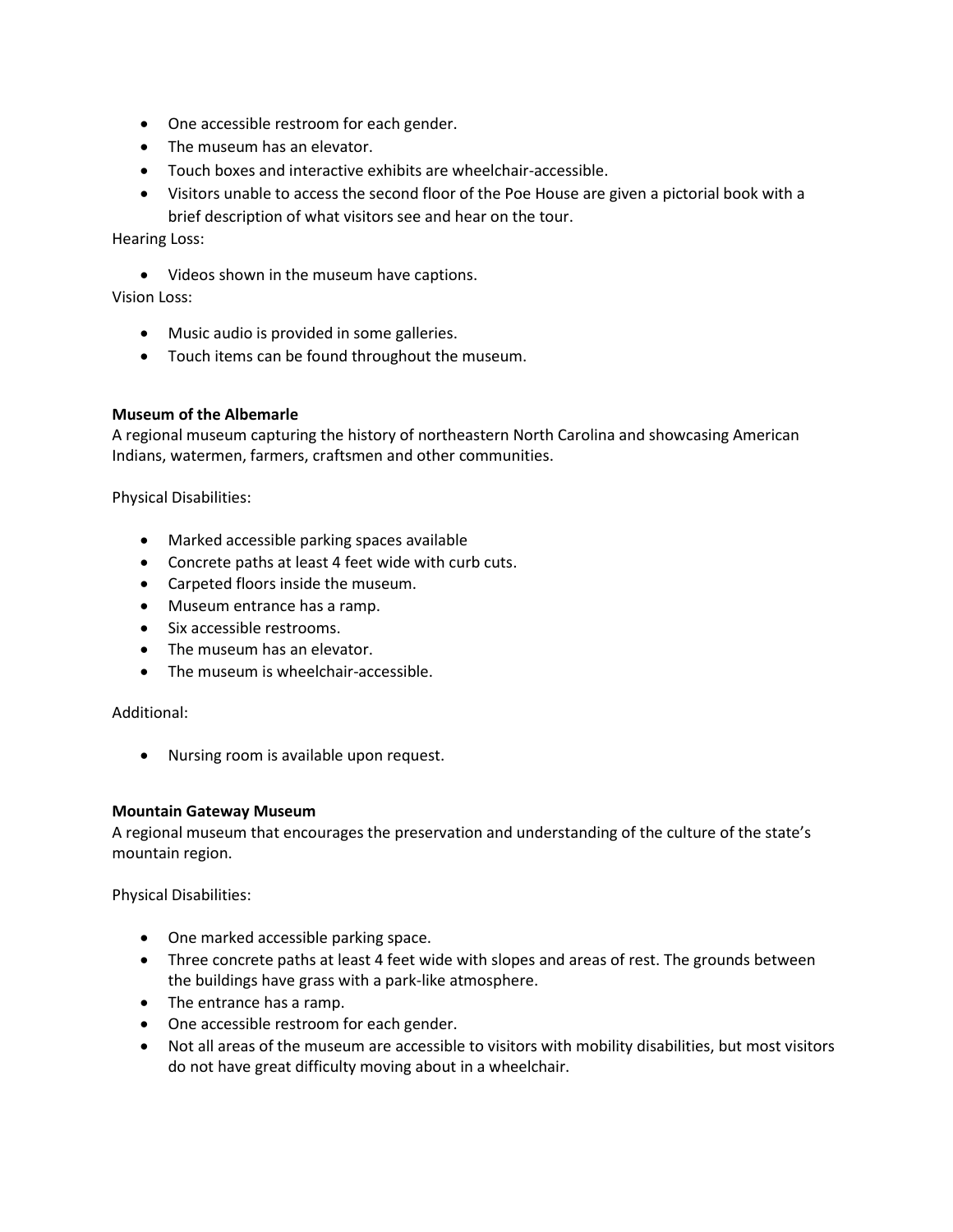### **The North Carolina Zoo**

The world's largest natural habitat zoo with exhibits focused on the animals of North America and Africa.

Physical Disabilities:

- 51 accessible parking spaces are available.
- Both entrances are on a level walking surface and have accessible drop-off points for visitors who are mobility-impaired.
- Zoo paths are asphalt and concrete at least 4 feet wide with some slopes. Signs point out areas with gentle slopes. Benches provide areas of rest.
- A [Zoo-wide transportation system](http://www.nczoo.org/subpages.aspx?pageID=12633®ion=Plan%20Your%20Visit&CNM=Plan%20Your%20Visit&CID=212&desc=false&listingID=4372&contentPage=true) is available to help visitors navigate to three strategic locations inside the park to begin their walk to the habitats. Please note that habitats are not viewable from the trams or buses.
- Rental [wheelchairs](http://www.nczoo.org/subpages.aspx?pageID=12633®ion=Plan+Your+Visit&CNM=Plan+Your+Visit&CID=212&desc=false&listingID=6541&contentPage=true) are available at both park entrances.
- Coolers, food or beverages used for medical purposes can be checked at either entrance, tagged and brought inside the Zoo.
- Trained service animals are welcome.
- Accessible restrooms are available.
- The [Carousel](http://www.nczoo.org/subpages.aspx?pageID=12642®ion=Attractions&CNM=Attractions&CID=210&contentPage=true&desc=false&listingID=4344) ride at Junction Plaza is ADA compliant and includes a swan bench seat that accommodates wheelchairs. The 4-D Theater is also ADA accessible.

#### Hearing Loss:

• The zoo has ample directional and exhibit information signs and provides a park map upon entry.

- Restroom signs have Braille.
- The Smart Cart has objects that provide tactile stimulation.
- The "Why Bear Why?" book has an audio feature.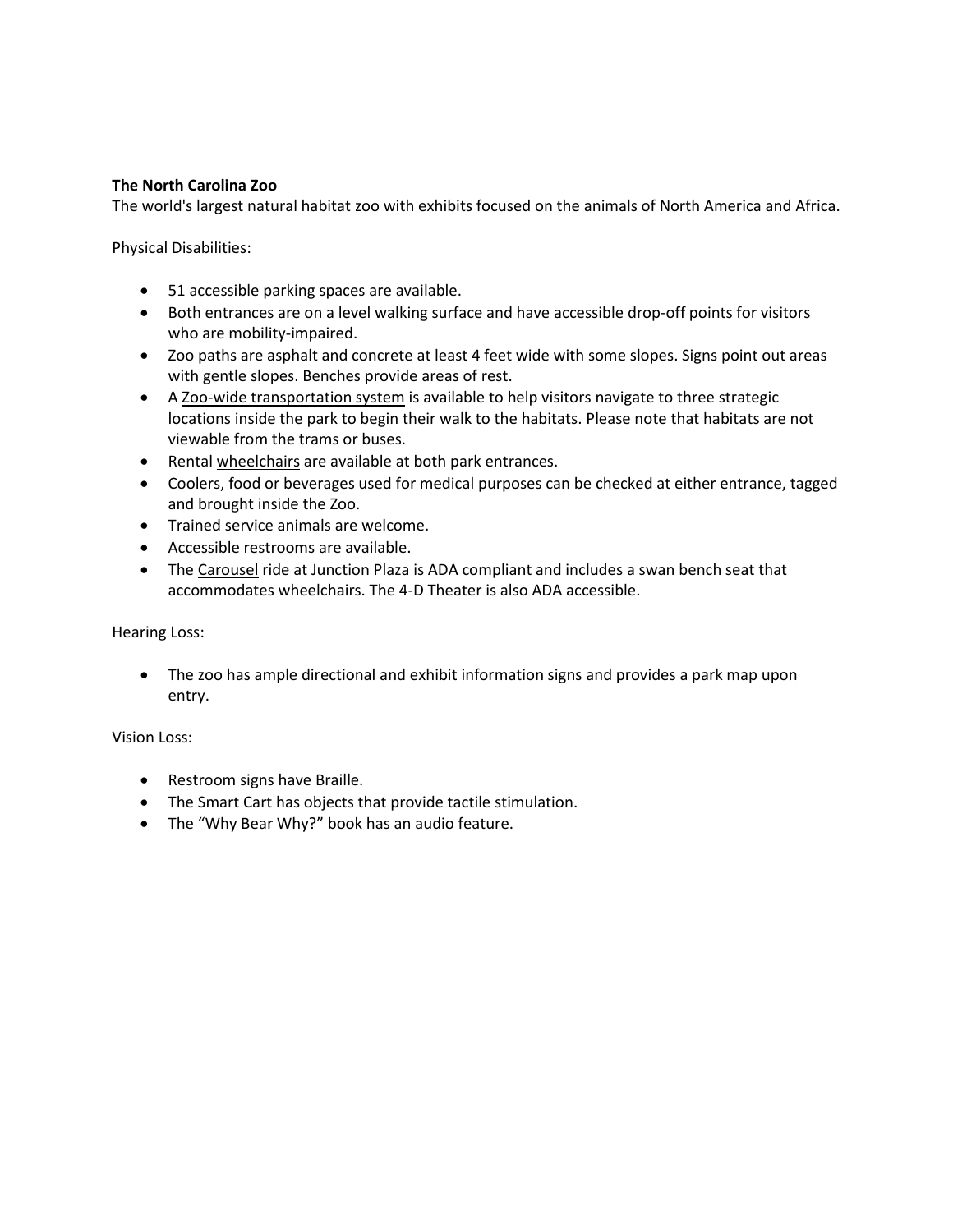# **NC Aquarium at Fort Fisher**

An aquarium that takes a broader look at the state's natural environment while focusing on the lower Cape Fear. Feel the smooth skin of a gliding stingray and marvel at free-flying butterflies and roar with the dinosaurs.

Physical Disabilities:

- Nine marked accessible parking spaces. Six have a 5-foot-wide access aisle, and three do not.
- The entrance has a ramp.
- Three accessible restrooms for each gender.
- The aquarium, interpretive bike path and garden decks are wheelchair-accessible.
- Free wheelchairs are available upon request for use on site.

Hearing Loss:

- Assistive listening devices providing amplified narration are available free of charge.
- With pre-registration visitors may receive guided tours and narration for feedings and other programs. Please call 910-458- 7468 to arrange a visit.
- Captioned films are available as well as large-print scripts of many free daily programs.

Vision Loss:

• Guided tours are available free of charge. Pre-registration is required. Please call 910-458-7468 to register a group.

## **NC Aquarium on Roanoke Island**

An aquarium exploring the waters of Outer Banks. Marvel at the largest collection of sharks in the state, touch stingrays and see sea turtle conservation work in progress.

Physical Disabilities:

- Nine marked accessible parking spaces.
- All entrances, exits, exhibits and restrooms are wheelchair accessible.

Hearing Loss:

• A Pocket Talker and neckloop are available.

- The aquarium has two touch tanks always open to visitors.
- If visitors with vision loss call ahead of time, the aquarium's education staff can make carts available with items that provide a tactile experience such as beach finds, shark skin and animal furs.